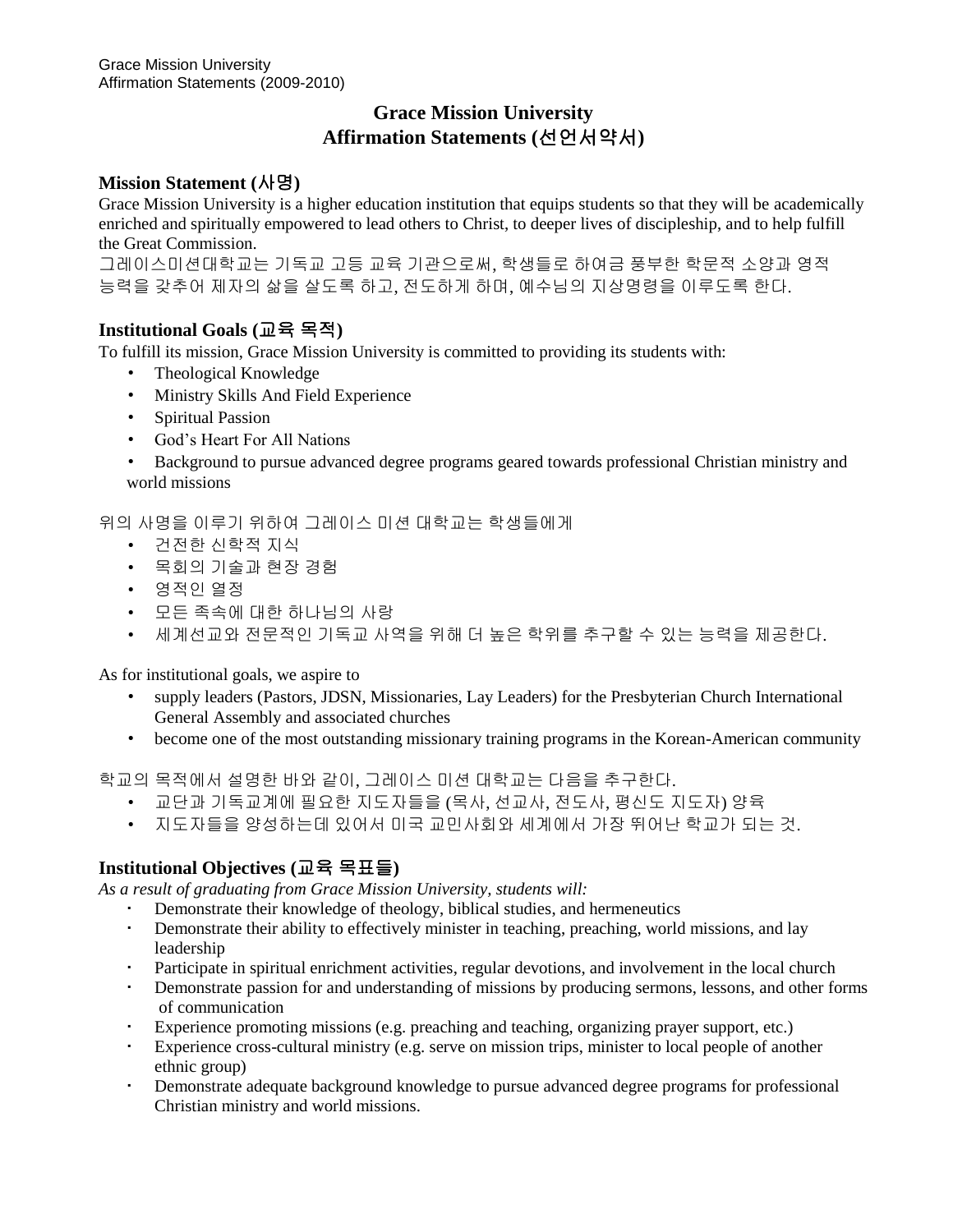## **Institutional Objective (**교육 목표**)**

그레이스 미션 대학교를 졸업하게 되면, 학생들은 다음과 같은 목표들을 성취하게 될 것이다.

- 학생들은 신학적 지식, 성경 연구, 해석학적 지식들을 갖추게 될 것이다.
- 학생들은 교회 사역에 있어서 교육, 설교, 세계 선교, 그리고 평신도 리더십에서 탁월한 능력을 갖추게 될 것이다.
- 학생들은 여러 가지 영성 활동들, 정기적인 예배들, 그리고 지역 교회의 사역에 참여하게 될 것이다.
- 학생들은 사역을 위한 설교를 만들고, 교안을 작성하고, 여러 가지 커뮤니케이션의 형태들을 개발하는 활동을 통하여 목회 사역의 사명들에 대해서 보다 깊은 이해를 가지게 되며, 사역의 열정들을 갖추게 될 것이다.
- 학생들은 사역을 촉진시키는 경험을 할 것이다(예: 설교와 교육, 기도 후원을 조직하는 것 등).
- 학생들은 타 문화 사역을 경험할 것이다(예: 선교 여행들에 참여하고, 지역 사회의 타 인종들을 대상으로 사역하는 것).
- 학생들은 보다 전문적인 기독교 사역과 세계 선교를 위해서 더 높은 학위를 추구할 수 있는 능력을 갖추게 될 것이다.

### **Philosophy (**교육 철학**)**

Grace Mission University recognizes the primacy of the spiritual truth revealed in the Bible and incarnate in Jesus Christ, and acknowledges that all truth is of God. All truth finds its unity in God. GMU recognizes the role of the Holy Spirit in interpreting God's truth in accordance with the words of the Lord Jesus Christ, who instructed His disciples, "when He, the Spirit of Truth, comes, He will guide you into all truth" (John 16:13).

GMU recognizes that Father God has shown humankind truth through Christ in nature, history, and in Scripture. The Bible, as the authoritative Word of God, is central in the quest for knowledge. Its principles and precepts are integrated throughout GMU's curriculum and are foundational in the institution's basic philosophy of education.

#### **Philosophy (**교육 철학**)**

그레이스 미션 대학교는 성경에 계시된 영적 진리의 탁월성과 예수 그리스도의 성육신을 인정하며, 모든 진리는 하나님의 진리라는 사실에 동의한다. 모든 진리는 하나님 안에서 일치됨을 발견한다. 그레이스 미션 대학교는 "진리의 성령이 오시면 그분이 너희를 모든 진리 가운데로 인도하실 것이다"(요 16:13)라고 제자들을 가르치신 주 예수 그리스도의 말씀과 일치되게끔 하나님의 진리를 해석하는 성령의 역할을 인정한다.

그레이스 미션 대학교는 성부 하나님께서 자연과 역사와 그리고 성경 속에서 예수 그리스도를 통하여 진리를 나타내셨음을 인정한다. 하나님의 권위있는 말씀으로서 성경은 지식 탐구의 중심이 된다. 성경의 원리들과 관점들은 그레이스 미션 대학교의 커리큘럼을 통하여 통합되며, 그 원리와 관점들은 본 대학의 교육 철학의 기본 토대가 된다.

#### **Statement of Faith (**신앙고백**)**

GMU holds the following biblical foundations statements.

#### **Article 1 God**

We believe in the one and only God who is perfect and eternal. He is the Triune God: God the Father, God the Son, and God the Holy Spirit. Scripture References: Gen. 1:1; Ex. 3:14; 31:13; 34:14; Lev. 19:2; Deut. 6:4; 32:4; I Kings 8:27; Ps. 19:1-2; 22:18; 47:7; 90:2; 119:68; 145:10; Mal. 3:6; John 4:24; Acts 15:18; Rom. 16:27; I Cor. 8:4; Eph. 2:4; Heb. 12:23; 1 Jn. 5:7; Rev. 19:6.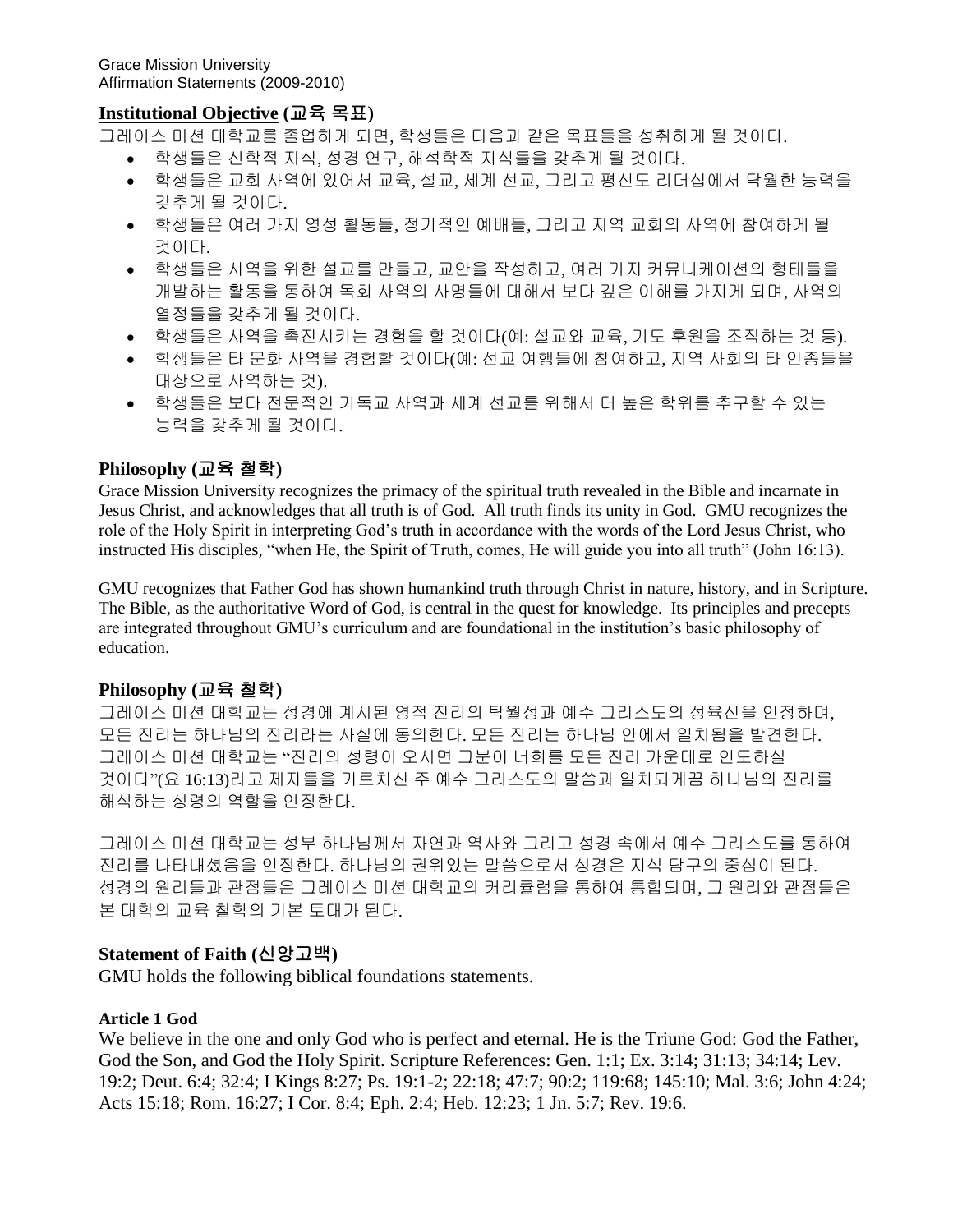### **Article 2 Jesus Christ**

We believe in Jesus Christ, the Son of God, our Savior, and Lord. We believe that He is an infinite God and a true man who was incarnated by the Holy Spirit through Virgin Mary. He, being righteous, is able to bring sinners to righteousness through His sacred blood which was shed on the cross. We believe that Jesus Christ rose from the dead according to Scripture, ascended into heaven, and sits at the right hand of God as our high priest and the king of the universe. We believe that He will come again with glory to build a kingdom of righteousness and peace. Scripture References: Isa. 9:6; Luke 19:10; John 1:1-14; 4:42; 14:20; 16:30; Acts 1:11; Rom. 4:25; 9:5, 3:25-26; 5:18; 1 Cor. 15:22; Eph. 1:7, 17; 4:6; Col. 1:17; 2:8-10; 1 Tim. 3:16; 2 Tim. 4:1; Titus 2:13; Heb. 1:3-10; 2:17; 4:15; 7:25; 13:8; 1 Peter 2:21; 1 Jn. 3:13; 5:7, 20; Rev. 22:13.

### **Article 3 Holy Spirit**

We believe in the Holy Spirit, the third person of the Godhead, who dwells in the hearts of true believers. He came to lead us, teach us, and grant us abilities. We believe He convicts the world of its sins, regenerates sinners, and brings both righteousness and judgment. Scripture References: Gen. 1:2; Job 33:4; Isa. 6:8-9; Matt. 28:19; Mark 3:29; John 16:8, 13; Acts 10:19; 13:2-4; 16:6; 1 Cor. 2:11; 6:11; Titus 2:11; 2 Peter 1:21; 1 Jn. 5:7.

### **Article 4 Holy Bible**

We accept the Holy Scriptures, the Old and New Testaments, as inspired by God. Scripture is the Word of God which is accurate and inerrant. The purpose of this revelation is to show God's concern for the salvation of all humans. We believe the Holy Scriptures to be the only perfect rule for faith, doctrine, and Christian conduct. Scripture References: Ex. 4:15; 2 Sam. 23:2; Ps. 32:8; 119:151-160; Jer. 1:9; Matt. 5:17-18; John 10:35; 17:17; 1 Cor. 2:13; 2 Tim. 3:16-17; Heb. 1:1-2; 2 Pet. 1:18-21.

#### **Article 5 Creation**

We believe in the historicity and primeval history of the biblical record of creation and the reality of heaven and hell and the literal existence of the devil. All historical matters in the Bible, including Genesis 1-11, are to be considered as an accurate, literal record. Scripture References: Ex. 4:15; 2 Sam. 23:2; Ps. 32:8; 119:151-160; Jer. 1:9; Matt. 5:17-18; John 10:35; 17:17; 1 Cor. 2:13; 2 Tim. 3:16-17; Heb. 1:1-2; 2 Pet. 1:18-21.

#### **Article 6 Human Beings**

We believe that humans were created in the image of God. However, this perfect image was impaired through Adam and Eve's disobedience to the point of total degradation. Following the Fall, humans experienced the process of death in both body and spirit. Therefore, humans which were set apart from God, carry the characteristics of original sin from birth. Scripture References: Gen. 8:21; Ps. 51:5; 58:3; John 1:13; 3:3-6; 6:44; Rom. 5:12; 8:7; 1 Cor. 2:14; Gal. 5:19-20; Eph. 2:3; Col. 1:14; Heb. 12:14; Titus 3:5.

#### **Article 7 Salvation**

We believe that the salvation of all persons is brought through the substitutionary and redemptive sacrifice of Jesus Christ through His literal physical death, burial, resurrection, and bodily ascension into heaven. Whosoever repents of her/his sins and believes in Jesus is born again by the Holy Spirit, receives the gift of everlasting life, and becomes a child of God. Scripture References: Prov. 28:13; Isa. 45:22; Mark 16:15; John 1:7; 3:3-36; 5:24, 40; Acts 16:31; 17:30; Rom. 5:16; 8:16, 38, 39; 10:10; 2 Cor. 7:10; Gal. 2:20; Phil. 1:29; 1 Thess. 5:23; 1 Tim. 2:4; Titus 2:11; Heb. 11:1-6; 2 Peter 1:4.

#### **Article 8 Sanctity and Purity**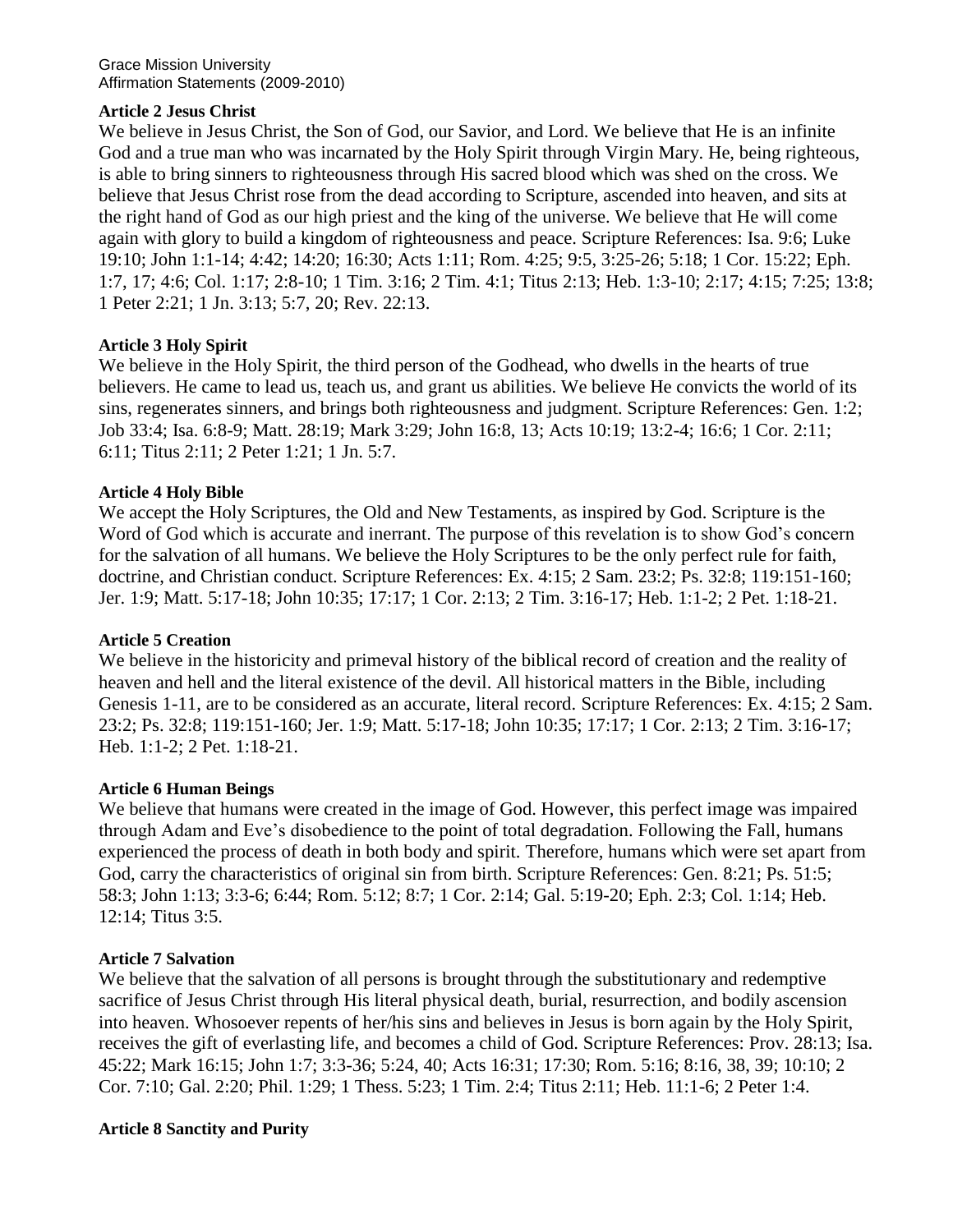Grace Mission University Affirmation Statements (2009-2010)

God wants His children to be holy by being filled with the Holy Spirit; to live a life of righteousness in contrast to sinfulness, to dedicate their lives to His will, and to live a life of effective service. Scripture References: Lev 11:44; Rom 6:19; 2 Cor. 7:1.

#### **Article 9 Healing**

We believe in divine healing which we can receive for our physical illness through the work of redemption by Jesus Christ. We believe that the Holy Scriptures encourage us to pray for the sick. This is a privilege for all contemporary Christians. Scripture References: Rom. 5:9, 18; 8:34; 2 Cor. 5:14; Eph. 1:7; 1 Tim. 2:6; 4:10; Titus 2:11; Heb. 7:25; 9:22-24; 2 Pet. 3:9; 1 Jn. 2:2.

#### **Article 10 The Church**

We believe the Church is composed of all believers in Christ who are redeemed by His blood and born again by the Holy Spirit. Christ is the head of His Church. We believe that it is our duty to spread His Gospel as God's witness to all nations of the world. Our local churches are gatherings of believers who come together to worship Father God, to be taught from His Word, to pray and fellowship with one another, to share the Gospel with others, and to participate in Holy Communion and Baptism. Scripture References: Matt 16:18; Act 20:28; Eph. 5:23.

#### **Article 11 Resurrection**

We believe in the physical resurrection of both the righteous and the unrighteous respectively. The righteous will resurrect unto eternal life and the unrighteous will resurrect unto judgment in the place of eternal punishment which was prepared for all who die outside of Christ. Scripture References: 1 Cor. 15:24-28; 1 Thess. 4:15-17; 2 Thess. 1:7-10; 2 Pet. 3:3-13; Matt. 24:42-44; John 5:28; Acts 24:15; 1 Cor. 15:22, 23; 2 Tim. 2:18, Phil. 3:21; 1 Cor. 15:35-44; Dan. 12:2; 1 Cor. 15:24; Rev. 10:6; 22:11; 2 Pet. 3:11, 12.

#### **Article 12 The Second Advent**

We believe in the imminence of Jesus Christ's second coming. He will return in physical form and will be visible to anyone in the world. We believe that His second coming is a blessed hope to all believers and motivates us to lead a faithful life in sincere service to the Lord. Scripture References: Acts 1:11; Matt. 25:31; 1 Cor. 15:24-28; 1 Thess. 4:15-17; 2 Thess. 1:7-10; 2 Pet. 3:3-13; Matt. 24:42- 44; John 5:28; Acts 24:15; 1 Cor. 15:22, 23; 2 Tim. 2:18, Phil. 3:21; 1 Cor. 15:35-44; Dan. 12:2; Acts 17:31; 1 Cor. 15:24; Rev. 10:6; 22:11; 2 Pet. 3:11, 12; Eccl. 9:10.

## **Statement of Faith (**신앙고백**)**

하나님**:** 성부, 성자, 성령 삼위일체의 영원하시고 완전 무결하시고 유일하신 하나님을 믿습니다.

- 예수 그리스도**:** 예수 그리스도는 참 하나님이신 동시에 참 인간이심을 믿으며, 성령으로 잉태하사 동정녀 마리아에게 나시고 의인으로서 불의한자를 대신하여 흘리신 보혈의 공로로 죄인을 의롭게 하심을 믿습니다. 그는 성경 말씀대로 죽은 후에 부활하시고 지금은 우리의 대 제사장으로 하나님의 우편에 앉아 계시며 그의 의와 평화의 왕국을 건설하기 위하여 다시 재림하실 것을 믿습니다.
- 성령**:** 성령은 인격적인 신이시며, 우리 신자들의 마음 속에 내재 하셔서 우리를 인도하시고, 가르치시고, 또한 우리에게 능력을 부여해 주시기 위하여 오신 것이고, 그가 죄에 대하여, 의에 대하여, 또한 심판에 대하여 세상을 책망하심을 믿습니다.
- 창조**:** 우리는 창조에 대한 창세이전의 역사와 창조에 대한 성경 기록의 역사성을 믿습니다. 그리고 우리는 천국과, 지옥, 그리고 귀신의 실제적인 존재를 믿습니다.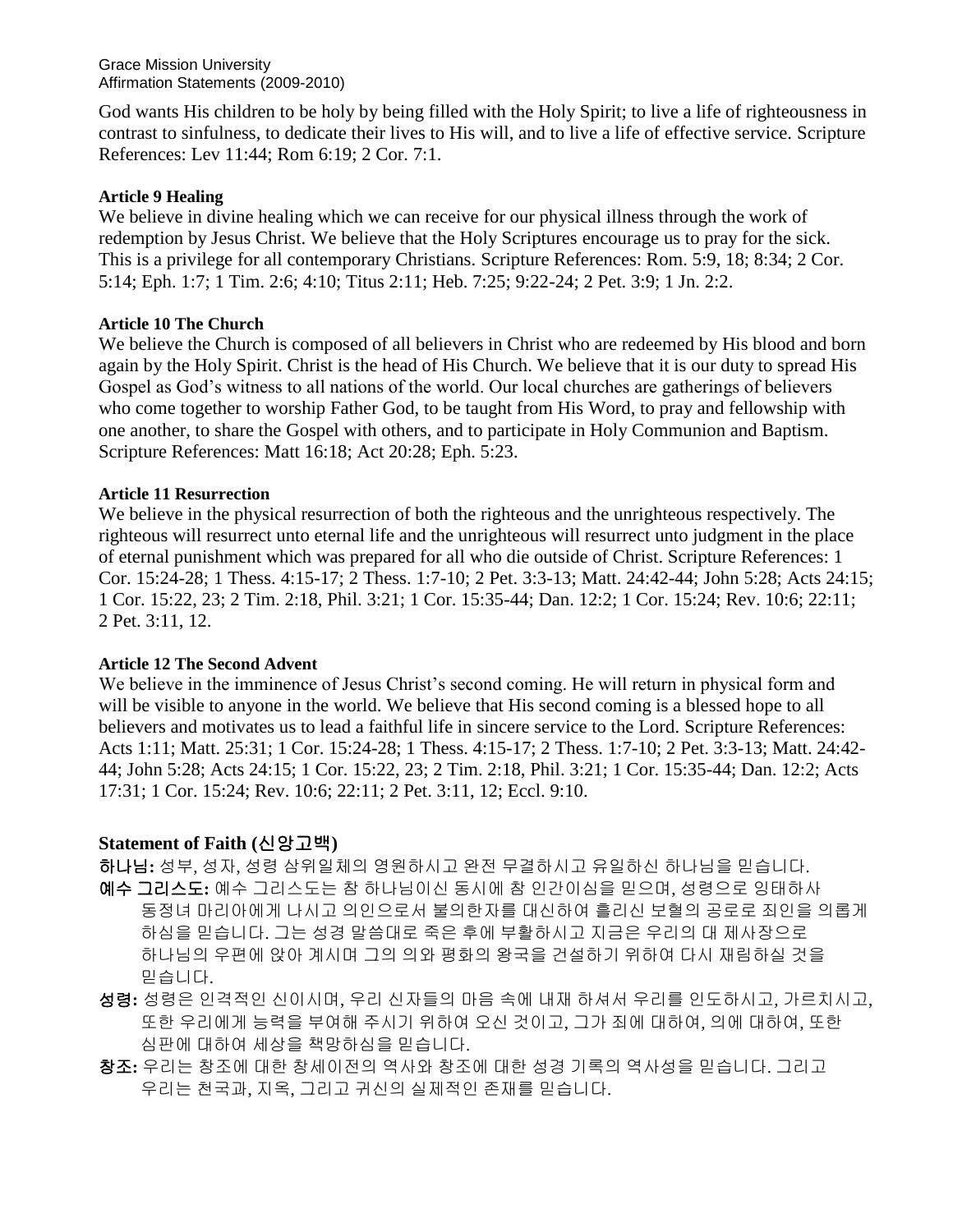- 성경**:** 구약과 신약은 하나님의 영감에 의하여 쓰여진 정확 무오한 하나님의 인류의 구원을 위한 하나님의 뜻을 전달한 완전한 하나님의 계시임을 믿습니다. 또한 이 성경 말씀은 우리 신자들의 신앙과 본분에 대한 신성하고 유일한 하나님의 법칙임을 믿습니다.
- 인간**:** 우리 인간은 본래 하나님의 형상대로 지으심을 받았으나 불순종의 죄로 타락하여, 육신적으로 또한 영적으로 죽음을 초래하게 되었는고로, 모든 인간은 날 때부터 죄의 속성(성품)을 타고나며, 하나님의 생명으로부터 격리가 된 것입니다. 우리 인간은 오직 예수 그리스도의 구속의 역사를 통해서만 구원을 받을 수 있으며, 회개하지 아니하는 자는 영원한 고통 속에서 괴로움을 당할 것이며 믿는 자들은 영원한 기쁨과 즐거움 속에서 영생을 누릴 것을 믿습니다.
- 구원**:** 인류의 구원은 예수 그리스도를 통하여 우리에게 임하셨으며, 누구든지 자기 죄를 회개하고 예수를 믿는 자는 성령으로 거듭나며, 영생을 선물로 받으며, 하나님의 자녀가 되는 것을 믿습니다.
- 성결**:** 하나님께서는 모든 신자가 성령의 충만함을 입어 완전히 거룩하여지고, 죄와 세상으로부터 구별된 생활을 하며, 하나님의 뜻에 헌신하여 성별된 생활과 효과 있는 섬김의 생활을 하게 되기를 원하고 계십니다. 우리 거듭난 신자들은 이러한 중대하고 점진적인 체험을 가져야 합니다.
- 신유**:** 예수 그리스도의 구속의 역사를 통하여 우리 육신의 병도 고침을 받을 수 있는 신유의 은사를 믿으며, 환자들을 위하여 기름을 바르며 기도할 것을 성경에서 가르쳐 주셨고, 이것이 오늘 우리 현대 그리스도의 교회가 가지고 있는 특권임을 믿습니다.
- 교회**:** 예수 그리스도를 믿고, 그의 보혈로 구속을 받아 성령으로 거듭난 모든 신자들로 구성되며, 그리스도는 그의 몸된 교회의 머리가 되시며 교회가 온 세상에 나가 민족에게 하나님의 증인으로서 복음을 전파할 중대한 임무가 있음을 믿습니다. 우리 지역적인 교회는 그리스도를 믿는 신자들이 모인 하나의 지체로서 하나님을 경배하고 하나님의 말씀을 통하여 교훈을 받으며, 기도하며, 서로 성도의 교제를 나누며, 복음의 말씀을 전파하며, 성찬과 세례를 집행합니다.
- 부활**:** 의인과 악인이 각각 받을 육신적인 부활이 있음을 믿으며, 의인은 생명의 부활로, 악인은 심판의 부활을 갖게 됨을 믿습니다.
- 재림**:** 예수 그리스도의 재림이 긴박하였음을 믿으며, 그가 천년왕국을 이룩하시러 이 세상에 다시 육신적으로 눈에 보이게 재림하심을 믿습니다. 이 재림이 우리 신자들의 축복된 소망이요, 우리로 하여금 성실하고 거룩한 생활과 주를 위한 진실한 섬김의 생활을 하도록 우리에게 자극을 주고 있는 중대한 진리임을 믿습니다.

#### **Code of Conduct (**생활규정**)**

The GMU Code of Conduct is the basic criterion of behavior that represents a standard of Christ-like character for all who are a part of the university community. Recognizing that involvement in the service of Christ requires personal commitment to the Lord Jesus Christ, GMU expects the members of its community to develop a consistent program leading to spiritual growth and maturity. Such a program should include:

- 1. Disciplined Bible study. A consistent personal study of the Bible is essential for spiritual growth (1 Pet. 2:2, Heb. 4:12).
- 2. Persistent prayer. By personal example, Jesus taught us the necessity of praying regularly and consistently, and the Bible exhorts us to "pray continually" (I Thess. 5:17).
- 3. Discipleship. All members of the GMU community should be involved in intentional discipleship. This includes forming personal friendships, structured accountability relationships, and/or small group fellowships (Phil. 3:17).
- 4. Church Attendance. All members of the GMU community should establish a church home and regularly attend worship services (Heb. 10:25, 1Cor. 16:13-16).
- 5. Christian Ministry. All members of the GMU community should be involved in some expression of Christian service and the exercise spiritual gifts for the edification of the body (Eph. 4).
- 6. Participate in Spiritual Enrichment Activities. In order to graduate, all students of the GMU should participate in at least four spiritual programs selected from the following: reading through the Bible, prayer in mountains, group prayer, spiritual retreats, training programs for missions, etc.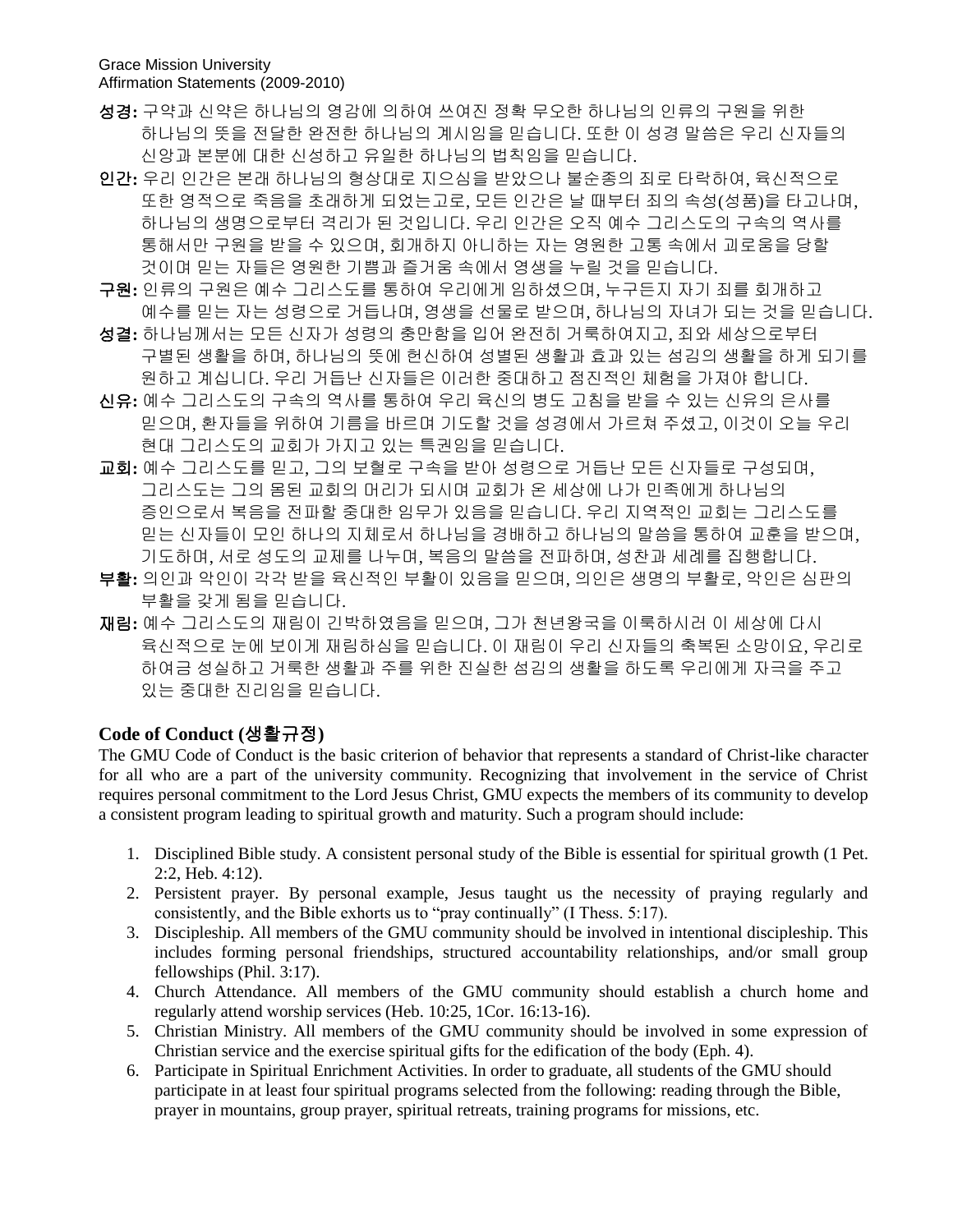GMU expects all members of its community to demonstrate a lifestyle consistent with an effective Christ-like witness and one which exemplifies a life of integrity and Christian values. Thus GMU expects the following from its community:

- 1. Members of the GMU community must abstain from such activities as sexual immorality, use of illegal drugs or harmful substances, the abuse of alcoholic beverages, smoking, profanity, obscenity, and dishonesty, including plagiarism (1Pet. 1:15-16, Rom. 12:1-2).
- 2. Respect peers and those in authority. There should be mutual love, honor, and respect among the GMU community (Rom. 12:10, 1Jn. 4:21, 1Pet. 2:17, Heb. 13:16-17).
- 3. Refrain from discrimination and harassment. All forms of racial and gender discrimination are violations of God's laws. GMU prohibits all forms of unlawful harassment (Acts 10:34).
- 4. Practice biblical standards in dating and marriage. GMU expects members of its community to observe biblical standards pertaining to moral purity. God's Word does not condone either pre- or extra- marital sexual activity (1Thess. 4)
- 5. Maintain appropriate appearance and dress. GMU requires its members to follow standards of modesty in dress and appearance. The GMU community should never allow their appearance to be a stumbling block to others (1Tim. 4:11-12, 1Cor. 10:32).
- 6. Classroom Etiquette. The professor reserves the right to expel a student (who disturb the class or intend to obstruct a professor's teaching) from the class.
- 7. Academic Integrity. All GMU students should be honest and faithful in all academic activities including test taking and submitting all academic papers. All students should not be involved in any kind of plagiarism. GMU considers plagiarism as an academic crime. Plagiarism includes the following: copying another person's writings; quoting without reference attribution; copying other's ideas and materials and etc. GMU reserves the right to discipline a student who is involved in plagiarism by performing the following: warnings; suspension; dismissal and etc. (1 Cor. 5:1-8).
- 8. Student conduct is under the supervision of the Dean of Student Affairs. GMU reserves the right to dismiss, after due process, a student whose conduct is considered unsatisfactory. Demonstration of appropriate qualities of Christian character is a graduation requirement.

## **Code of Conduct (**생활 규정**)**

그레이스 미션 대학교의 생활 규정은 그리스도를 닮는 성숙함의 표준을 반영하는 기본적 생활 규범이다. 그리스도의 사역에 참여하는 것은 주 예수 그리스도께 대한 개인적인 헌신이 요구된다는 사실을 인식하면서, 그레이스 미션 대학교는 모든 구성원들이 영적 성숙과 성장으로 인도하는 지속적인 프로그램에 참여하기를 기대한다. 이를 위하여 다음과 같은 프로그램들이 제시된다:

- 1. 성경 공부 훈련. 계속적인 개인적 성경공부는 영적 성장의 핵심이다(벧후 2:2, 히 4:12).
- 2. 지속적인 기도. 예수께서는 지속적이며 정기적인 기도의 필요성에 대하여 직접 본을 보이시면서 가르쳐 주셨다. 또한 성경은 우리들에게 쉬지 말고 기도하라고 권면한다(살전 5:17).
- 3. 제자도. 모든 그레이스 미션 대학교 구성원들은 제자도 훈련에 참여하여야 한다. 제자도 훈련에는 개인적 친분 형성 훈련, 책임적 관계 형성 훈련, 그리고 소그룹 훈련도 포함된다 (빌 3:17).
- 4. 교회 참석. 모든 그레이스 미션 대학교 구성원들은 가정 예배를 드리며, 정규적으로 교회 예배에 참여해야만 한다(히 10:25, 고전 16:13-16).
- 5. 그리스도인 사역. 모든 그레이스 미션 대학교 구성원들은 기독교 봉사에 참여하여야 하며, 그리스도의 몸된 교회를 세우는데 영적 은사를 발휘하여야 한다(엡 4).
- 6. 영성 훈련 참여. 그레이스 미션 대학의 모든 학생들은 학교 재학 시에 다음의 영성 훈련 프로그램들 중에서 최소한 4 가지 이상 참여해야만 졸업할 수 있다: 성경 통독, 산기도, 합심기도, 수련회, 선교 훈련, 그리고 기타 학교에서 실시하는 영성 훈련들 등.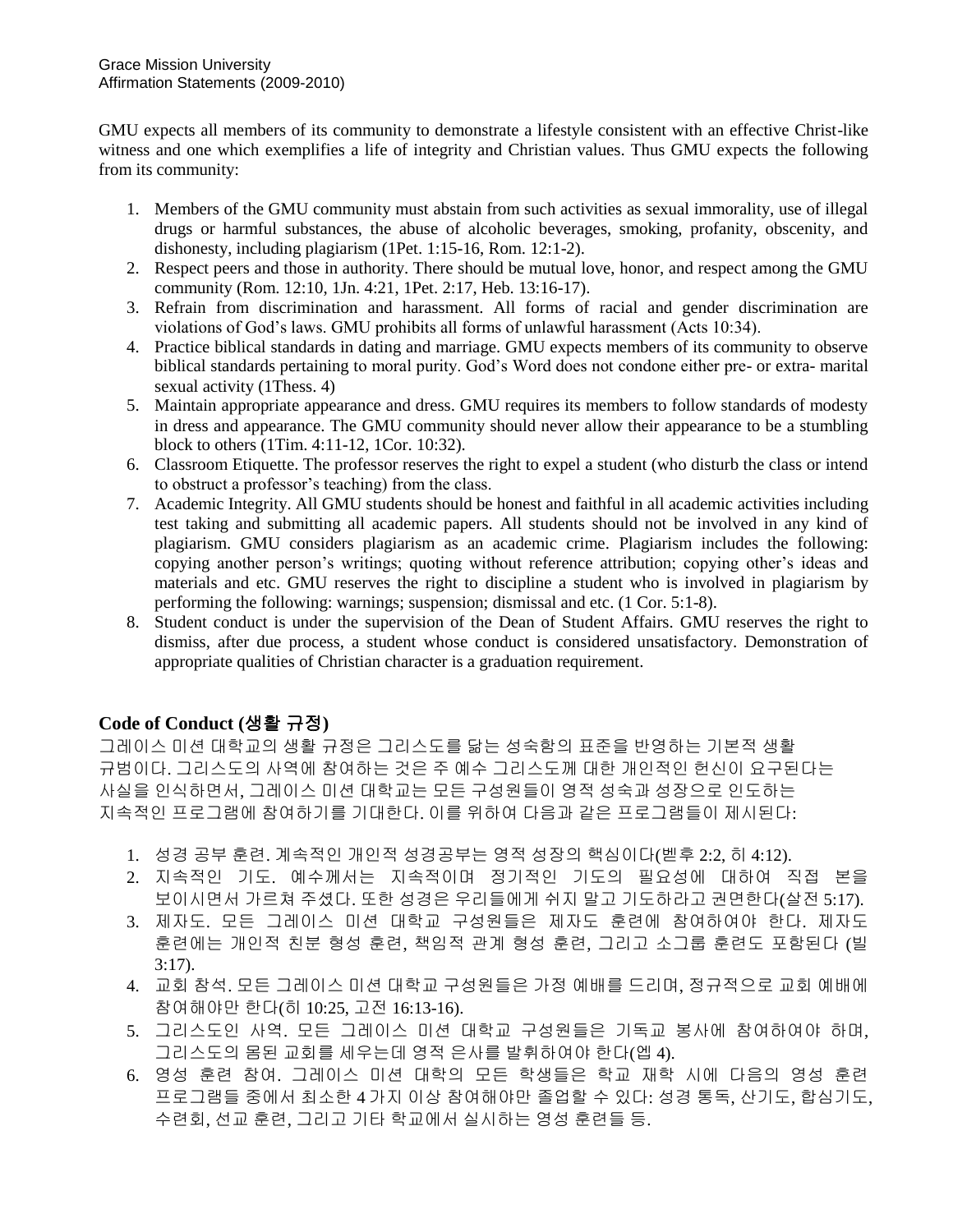그레이스 미션 대학교는 모든 구성원들이 그리스도를 닮은 증인으로서의 삶을 살고, 기독교 가치관에 합당한 삶을 살기를 기대한다. 따라서, 그레이스 미션 대학교는 모든 학생들에게 다음과 같은 규범들을 준수하기를 기대한다:

- 1. 그레이스 미션대학교의 모든 구성원들은 성적으로 부도덕한 행위, 마약이나 금지된 약물 복용, 음주, 흡연, 모욕적인 발언, 외설적인 말 그리고 부정직한 행위 등은 반드시 금해야만 한다 (벧전 1;15-16, 롬 12:1-2).
- 2. 동료들과 권위자들을 존중해야 한다. 그레이스 미션 대학 공동체 사이에서 성숙된 사랑과 예의 그리고 존경이 있어야만 한다 (롬 12:10. 요일 4:21, 벧전 2:17, 히 13:16-17).
- 3. 차별 행위와 남을 괴롭히는 행위는 결코 허용되지 않는다. 모든 형태의 인종 차별과 성적 차별은 하나님의 법을 위반하는 것이다. 그레이스 미션대학교는 모든 종류의 불법적인 괴롭힘 들을 금지한다 (행 10:34).
- 4. 데이트와 결혼에 있어서 성경적인 규범들을 이행해야 한다. 그레이스 미션대학교는 구성원들에게 도덕적 정결에 있어서 성경적인 규범들을 준수 할 것을 기대한다 (살전 4 장).
- 5. 학생들은 적합하고 단정한 복장을 갖추어야 한다. 그레이스 미션대학교는 학생들이 정숙한 복장을 갖출 것을 요구한다. 그레이스 미션대학교는 다른 사람을 당혹하게 만드는 복장을 허용하지 않는다 (딤전 4:11-12, 고전 10:32)
- 6. 강의실 규범. 교수는 강의실에서 무례한 행동을 하고 수업 진행을 방해하는 학생을 강의실에서 나가도록 명령할 수 있는 권한을 가지고 있다.
- 7. 학업상의 정직성. 학생들은 모든 과제물과 시험을 치르는 학문적 행위에 있어서 정직하고 신실해야만 한다. 모든 학생들은 어떠한 표절행위도 용납되지 않는다. 표절행위는 하나의 학문적 범죄로서 취급된다. 표절 행위에는 다른 사람의 과제물을 도용하거나, 출처를 밝히지 않고 인용하는 경우, 그리고 타인이나 다른 출판물의 아이디어를 자신의 것처럼 인용하는 것 등의 행위를 포함한다. 그레이스 미션대학교는 표절 행위를 한 학생에 대해서 다음과 같이 징계할 권한을 갖는다: 경고, 학사 징계, 정학. 퇴학 등 (고전 5:1-8).
- 8. 학생 생활 규정은 학생 학장의 관리 책임 하에 있다. 그레이스 미션대학교는 부절절한 행위를 한 학생에게 적합한 절차를 이행하도록 요구 한 후에, 만족할만한 결과를 보이지 않을 경우, 그 학생을 퇴교조치 시킬 권한을 갖는다. 기독교 지도자로서 적합한 자질들을 갖추는 것은 졸업을 위한 필수요건이다.

I have read, understand, and respect the above Statements including the Mission Statement, Institutional Goals, Institutional Objectives, Philosophy, and Statement of Faith. I have also read the Standards of Conduct and understand that they are a guide for my behavior both on and off campus while I am a member of Grace Mission University. I recognize that failure to abide by these lifestyle commitments may lead to disciplinary action.

나는 위에 열거한 학교의 사명, 목적, 교육 목표, 교육 철학, 그리고 신앙고백을 읽고 이해 하였습니다. 또한 나는 학생 생활 규정을 읽었으며, 그리고 그 규정들이 본인이 그레이스 미션 대학교의 일원으로 있는 동안, 학교 안 밖의 생활의 규범이 됨을 이해하였습니다. 나는 이러한 공동체 생활 규범에 어긋난 행동을 했을 경우 학교 규정에 따라 징계 될 수 있음을 잘 인식하고 있습니다.

## **Please check appropriate status (**자신의 신분에 체크하십시요**)**

 $\Box$  Member of board (이사)